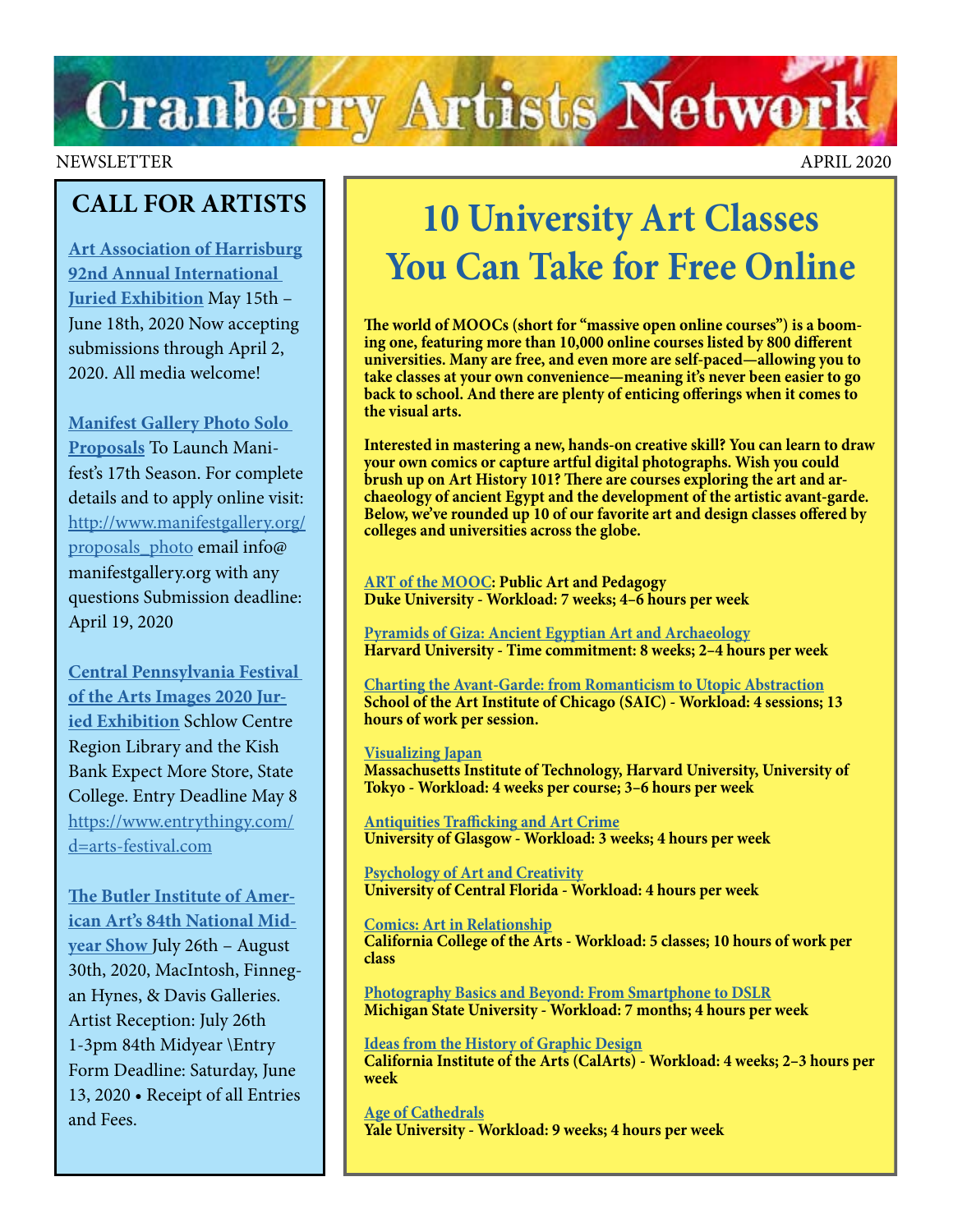#### **CRANBERRY ARTISTS NETWORK 2020 CALENDAR OF EVENTS**

| Apr <sub>7</sub> | First Tuesday figure drawing          |
|------------------|---------------------------------------|
|                  | CANCELLED                             |
| Apr 20           | <b>New Member Screening</b>           |
|                  | <b>EMAIL SUBMISSIONS ONLY</b>         |
| May              | Plein Air Painting starts             |
| May 5            | First Tuesday figure drawing          |
|                  | 10am-1pm council chambers             |
| May 7            | <b>General Membership Meeting</b>     |
|                  | 6-8pm                                 |
| Jun              | Plein Air Painting                    |
| Jun 2            | First Tuesday figure drawing          |
|                  | 10am-1pm council chambers             |
| Jul              | Plein Air Painting                    |
| Jul 6            | Artwork drop off for Martinis         |
|                  | with Monet Art Expo 4-7pm             |
| Jul 7            | First Tuesday figure drawing          |
|                  |                                       |
|                  | 10am-1pm council chambers             |
| Jul 8            | <b>Opening Reception for Martinis</b> |
|                  | with Monet Art Expo 7-9pm             |
| Jul 9-11         | <b>Community Days</b>                 |
| Aug              | Plein Air Painting                    |
| Aug 4            | First Tuesday figure drawing          |
|                  | 10am-1pm council chambers             |
| Aug 20           | Martini show ends and art             |
|                  | pick up 4-7pm                         |
| Sep              | Plein Air Painting                    |
| Sep 1            | First Tuesday figure drawing          |
|                  | 10am-1pm council chambers             |
| Oct 6            | First Tuesday figure drawing          |
|                  | 10am-1pm council chambers             |
| Oct 19           | New Member Screening                  |
|                  | $5-8$ pm                              |
| Nov 9            | Holiday show art drop off             |
|                  | $4-7$ pm                              |
| Nov 10           | <b>Holiday Show starts</b>            |
| Nov $10$         | First Tuesday figure drawing          |
|                  | on second Tuesday because             |
|                  | of Election Day                       |
| Nov 1            | Opening reception for Holiday         |
|                  | show 6-8pm                            |
| Dec 1            | First Tuesday figure drawing          |
|                  | 10am-1pm council chambers             |
| Dec 3            | <b>General Membership Meeting</b>     |
|                  | 6:30-9pm                              |
| Dec 17           | Holiday show ends,                    |
|                  | artwork pick up 4-7pm                 |

# **Cranberry Artists Network**

### **APRIL FEATURED ARTIST PATRICIA YOUNG**



Patricia Mae Young traces her love for art to when she was a small child living with her grandmother. Patty loved drawing murals on her bedroom walls, and her grandmother loved what she saw!

In lower school her artistic talents were soon well known to her teachers, who put her in charge of keeping the schoolrooms beautiful, and encouraged her in many other ways.

With their support she took art classes at Carnegie-Mellon University while she was still in high school.

She knew that the life of a fine artist would be the only truly satisfying life, and that the path leading to such a life was long and difficult. She set forth by studying commercial art at the Art Institute of Pittsburgh. Freelancing for many years as an interior design illustrator, and taking fine art classes at night, she nurtured her natural talents, and strengthened her artistic spirit.

She then moved to Apple's Mill, a peaceful and quiet artist's dreamland nestled on a lake amongst the farms near Chapel Hill, North Carolina. Here she devoted all of her energies to painting  $\sim$  and to gardening  $\sim$  becoming the fine artist she had wished to be. Her pastels and watercolors were soon well known in the area, as were her abilities to clearly teach the principles of color theory and plein-air painting, and to individually tudor emerging artists.

During this time she lived for a year in Singapore, taking Chinese Brush painting from Mr. Tan Khim Ser, an internationally renowned artist with training in both Eastern and Western art. She also lived in Mediterranean Europe, where the light and air profoundly infused her work with a dreamy ethereality.

Patricia has recently moved to Hidden Ridge, in an excitingly creative artistic community. Located on the rural edge of Pittsburgh, Pennsylvania, the region has metamorphed from the decaying steel town in which Patty was born and raised, into a thriving artistic and intellectual metropolis. Pittsburgh's vigorous art scene, Hidden Ridge's artistic creativity and community, and the proximity of family should multiply Patricia's artistic creativity.

**<http://art.net/~patricia/WorldWideArtScapes/pmy/influences.html>**



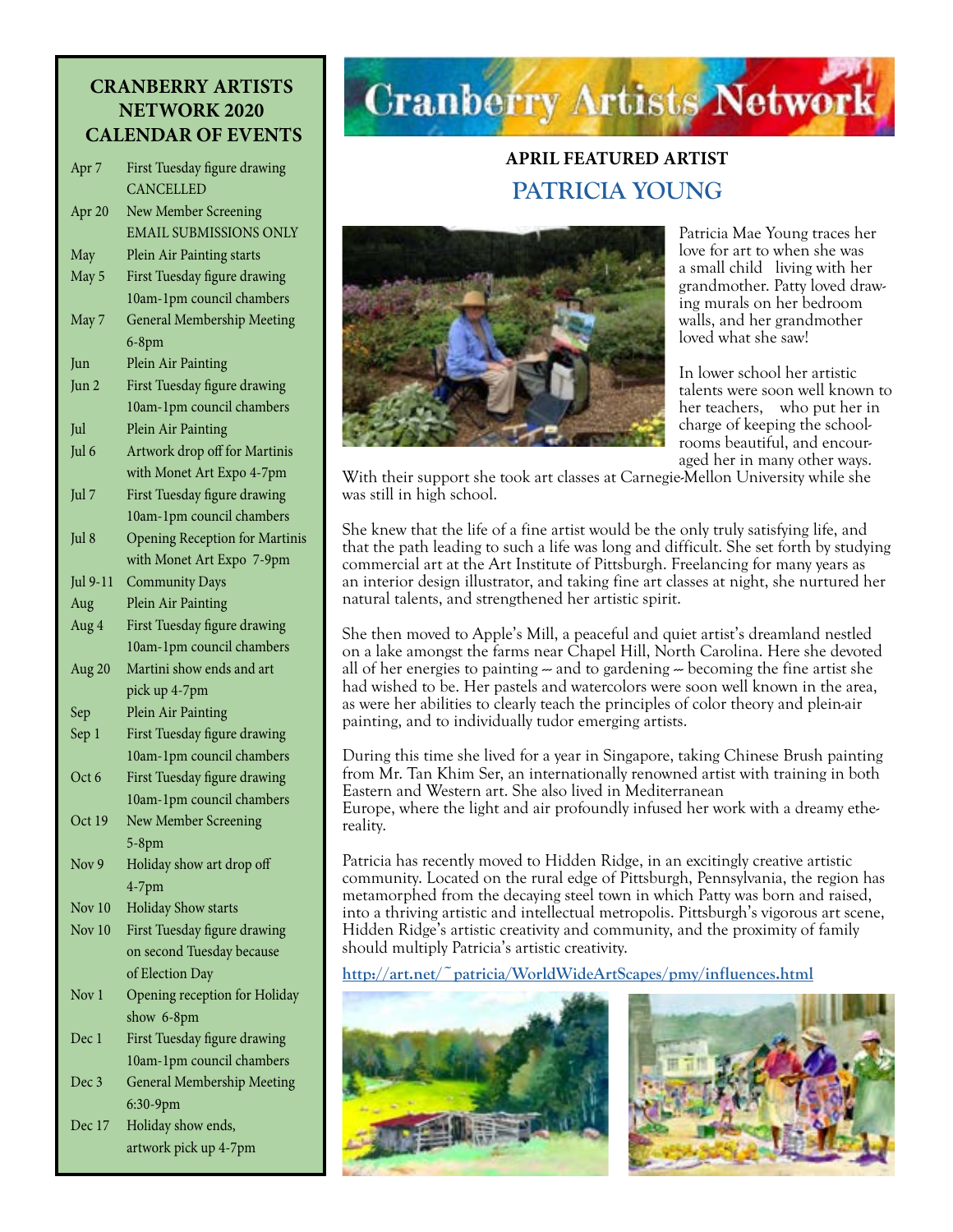

#### MEMBER NEWS

CAN artists are well represented at the Art for Animals exhibit at the North Hills Art Center with submissions by **[Dianne Bauman](http://www.diannebauman.com/), [Sandra](https://www.facebook.com/pages/category/Artist/Artwork-by-Sandra-Beitsinger-1593379080977965/)  [Beitsinger](https://www.facebook.com/pages/category/Artist/Artwork-by-Sandra-Beitsinger-1593379080977965/), Kathy Bischak, [Larry Brandstetter,](https://www.facebook.com/pages/category/Artist/Larry-Brandstetter-Doodler-379832832491777/) [Duane Cacali](https://www.dcdigitalcanvas.com/), Mary Jane Hadley, Gina Judy, Paula Siebieda, [Alicia Stankay](https://www.amazon.com/Alicia-Stankay/e/B00A8SAR1G%3Fref=dbs_a_mng_rwt_scns_share), [Debra Tobin,](http://www.debratobinart.com/) [James Tobin](https://jamestobinart.com/), and [Betty Trout.](https://www.bettytrout.com/)** The Center is closed to the public but now you can see each and every piece of art in the virtual gallery show at <https://youtu.be/28Y-BiAQTGE>! This is a benefit show to help support Pigsburgh Squealers and Hello Bully rescues. Any questions about purchasing art can be sent to info@northhillsartcenter.org.

CAN members are also well represented in the Beaver Valley Artists 43rd Annual Juried show including First Place Award to **Dona Boots** for her oil "Horseshoe Crab", Third Place Award to **Jennie Johnstone**, for her pastel "Pearish", and Honorable Mentions to **Linda McCausland** for her Ceramic-Raku "Bamboo Copper Cross", **Linda Sant'Eufemia**, for her oil "I Love Being Here", and **[James Tobin](https://jamestobinart.com/)** for his Digital on Metal "Blue Cruiser", The artwork has been hung at the Merrick Art Gallery in New Brighton, and was juried by Tara Zalewsky Nease. Although the Merrick is closed to the public you may view the show pieces at [https://youtu.be/](https://youtu.be/TCVJrY0amt4) [TCVJrY0amt4](https://youtu.be/TCVJrY0amt4).

**[Diane Bauman](http://www.diannebauman.com/)**, **Mary Mason** and **[Larry Brandstetter](https://www.facebook.com/pages/category/Artist/Larry-Brandstetter-Doodler-379832832491777/)** are among the CAN Members who have been accepted for the 2020 Hoyt Regional Show. Judge Tyler Cann selected 60 works for the exhibition out of 523 works submitted by 171 artists. The opening has been postponed to the closing date of Friday, June 12th from 6-8pm. The exhibition will be hung for its duration from March 31- June 12th. In the event that the Hoyt does not reopen to the public on March 31 we will post an on-line virtual tour of the galleries on social media and an on-line gallery on our website:www.hoytartcenter.org.

**[Larry Brandstetter](https://www.facebook.com/pages/category/Artist/Larry-Brandstetter-Doodler-379832832491777/)** will also display his artwork at the Redstone Highlands Murrysville, 4951 Cline Hollow Road in April 2020.

The Merrick Masters Exhibit will take place May 31, through July 17, 2020. CAN will be represented by many of our members including **[Dianne Bauman,](http://www.diannebauman.com/) Kathy Bischak, Mary Jane Hadley, [Debra Tobin](http://www.debratobinart.com/)** and **[James Tobin](https://jamestobinart.com/)**.

The June 6 **Cleveland Museum of Art "Picasso and Paper" Show** bus trip organized by the West Hills Art League has been cancelled. Refunds will be sent out to those who have already sent in their payments.

### **Cranberry Artists Network Back Hall Gallery and Glass Case Show Schedule**

Back hall gallery artists please send Kathy Bischak your bios, headshot/photo, photos of artwork, website and contact info now so she can prepare press releases in advance.

April 2020

#### **Postponed to May**

May 2020 **[Monica Hietsch](https://www.monicahietsch.com/)**

**Case: [James](http://www.jamestobinart.com) & [Debra Tobin](http://www.debratobinart.com)** [Opening Reception](http://www.debratobinart.com)  [Sunday, May 17th 1-3:30](http://www.debratobinart.com)

June 2020 **[C. Keith Jones](http://ckeithjonesartist.com/) Case: [Jody Neugebauer](https://dream-queststudio.blogspot.com/)**

July/August 2020 **Figure Drawing Show**

> September 2020 **[Colin Richards](https://www.colinrichardsart.com/)**

**Case: Carol Scheftic**

October 2020 **[Roc Prolongo](https://www.rocprologo.com/)**

**Case: Linda McClausland**

November/December 2020 **Annual Holiday Show**

January 2021 **New Member Show**

February 2021 **[Abraham Darlington](https://www.facebook.com/abraham.darlington)**

> March 2021 **[Bradley Page](https://fireandfumes.com/)**

April 2021 **Marge Gardner**

Please contact Vickie Schilling, exhibitions chair with any questions Shows@cranarts.com